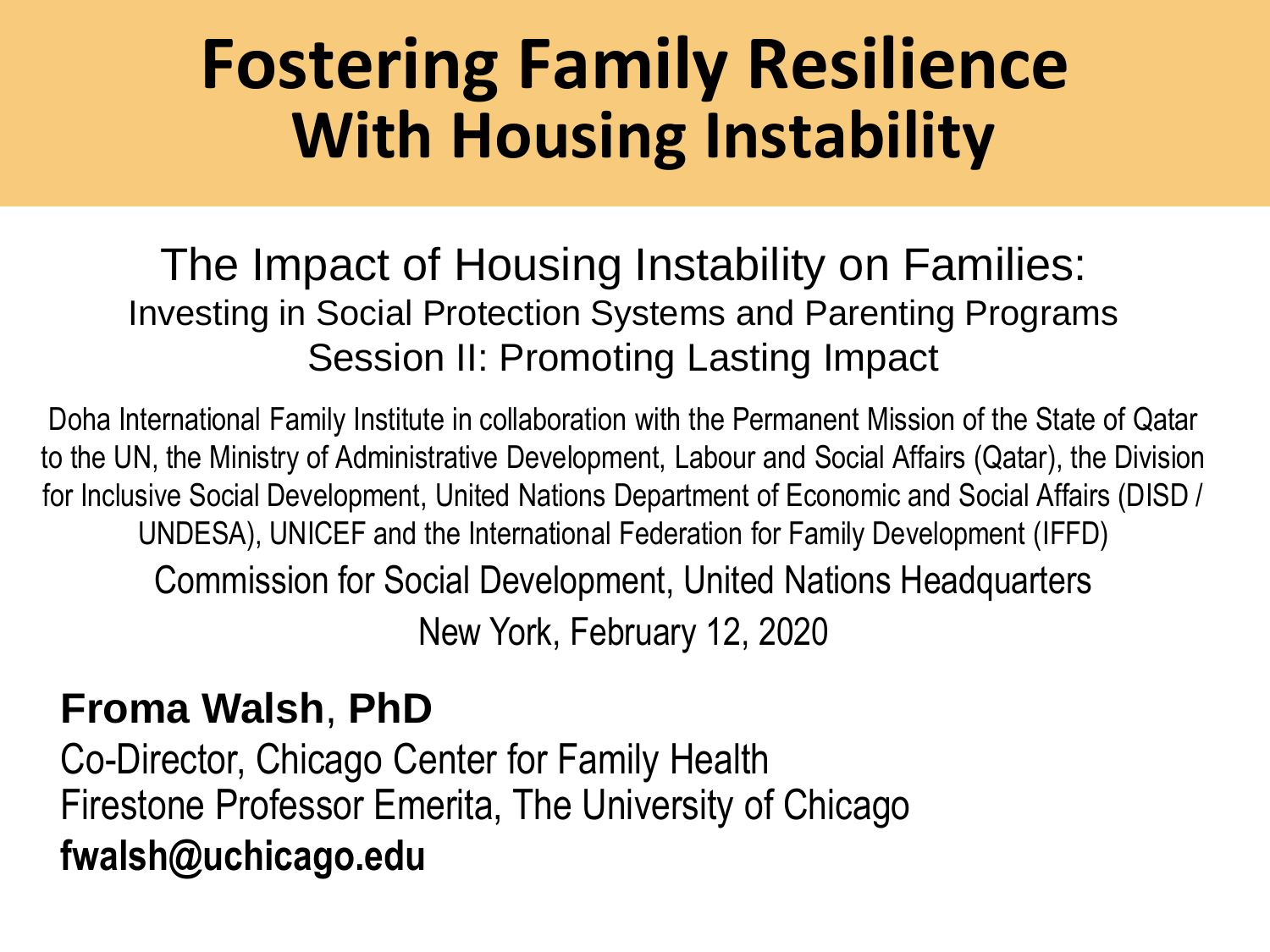*RESILIENCE Strengths in Overcoming Adversity* Coping + Adaptation + Positive Growth More than Surviving; (Re)Gain Ability to Thrive Become Stronger, More Resourceful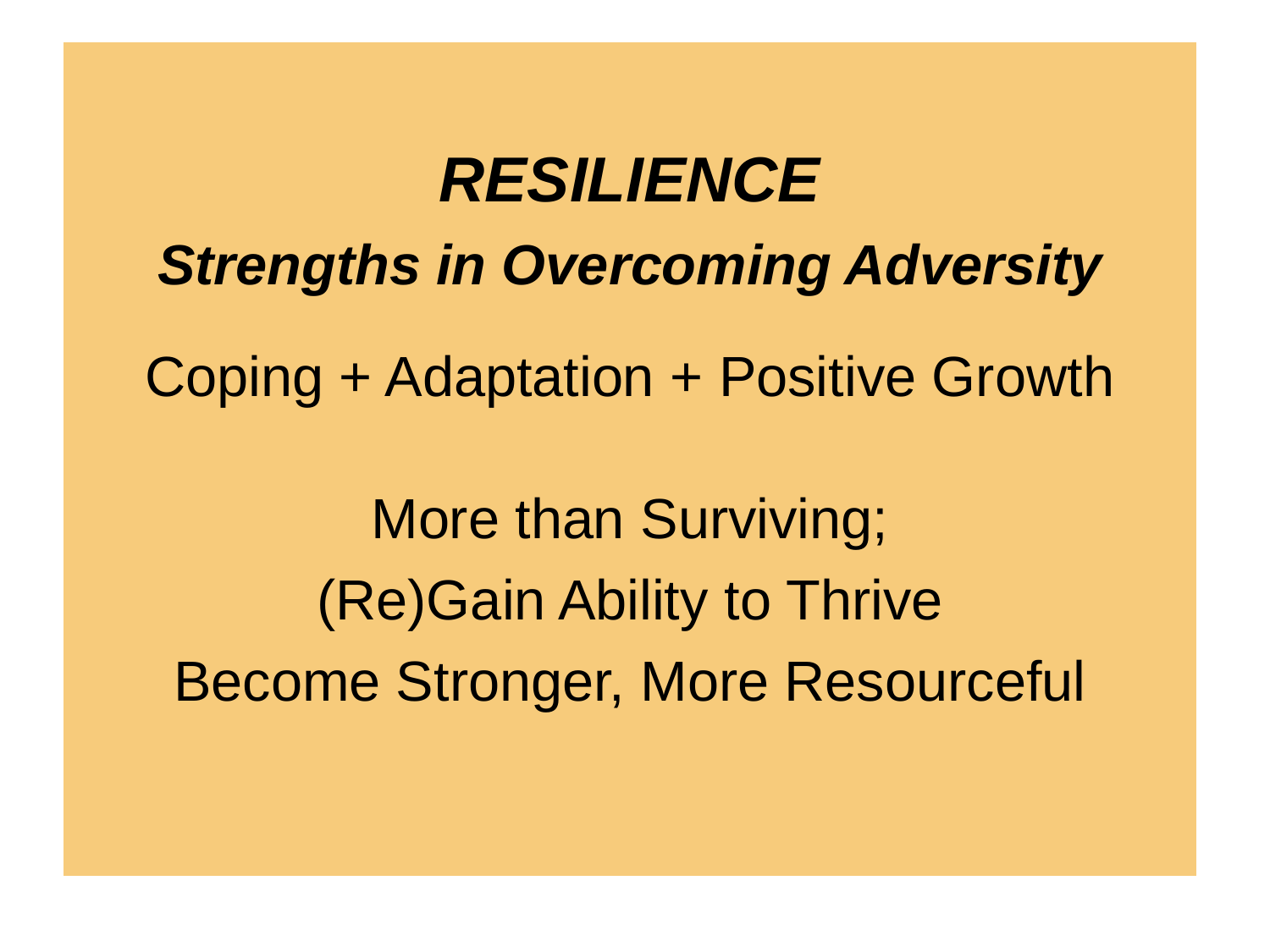- Common Misconceptions of Resilience: *Not:* "Just bounce back!" "Just be Positive!"
- With Crisis & Persistent Multi-stress Conditions: Suffering, Struggle, and Setbacks -- **Resilience involves Struggling Well**
- May not be able to "go back to normal,"

Need to construct "new normal" for adaptation e.g. Life Before / After Overcome hardships, challenges Reorient and Rebuild lives: "Home Building" Regain the ability to thrive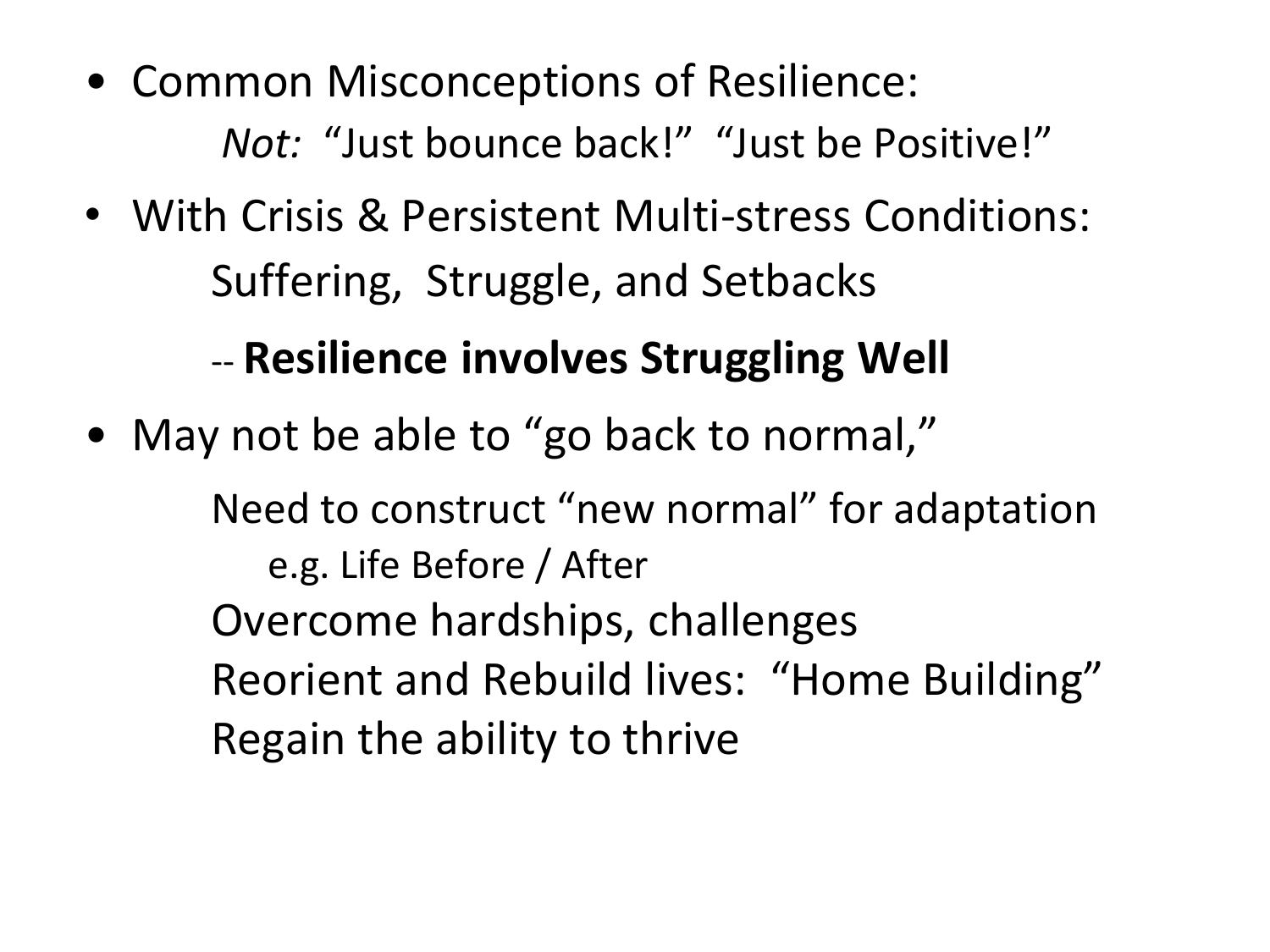**Advances in Resilience Science: Multi-level Systemic Processes**

- **Eco-Systemic Influences**: Holistic Perspective
	- Individual < **Family** < Community < Socio-Cultural
- **Developmental Perspective**
	- Varied Challenges & Pathways in Adaptation Over Time
- **Dynamic Processes: We can Build Resilience**
	- Strengthen Family Capacities for Resilience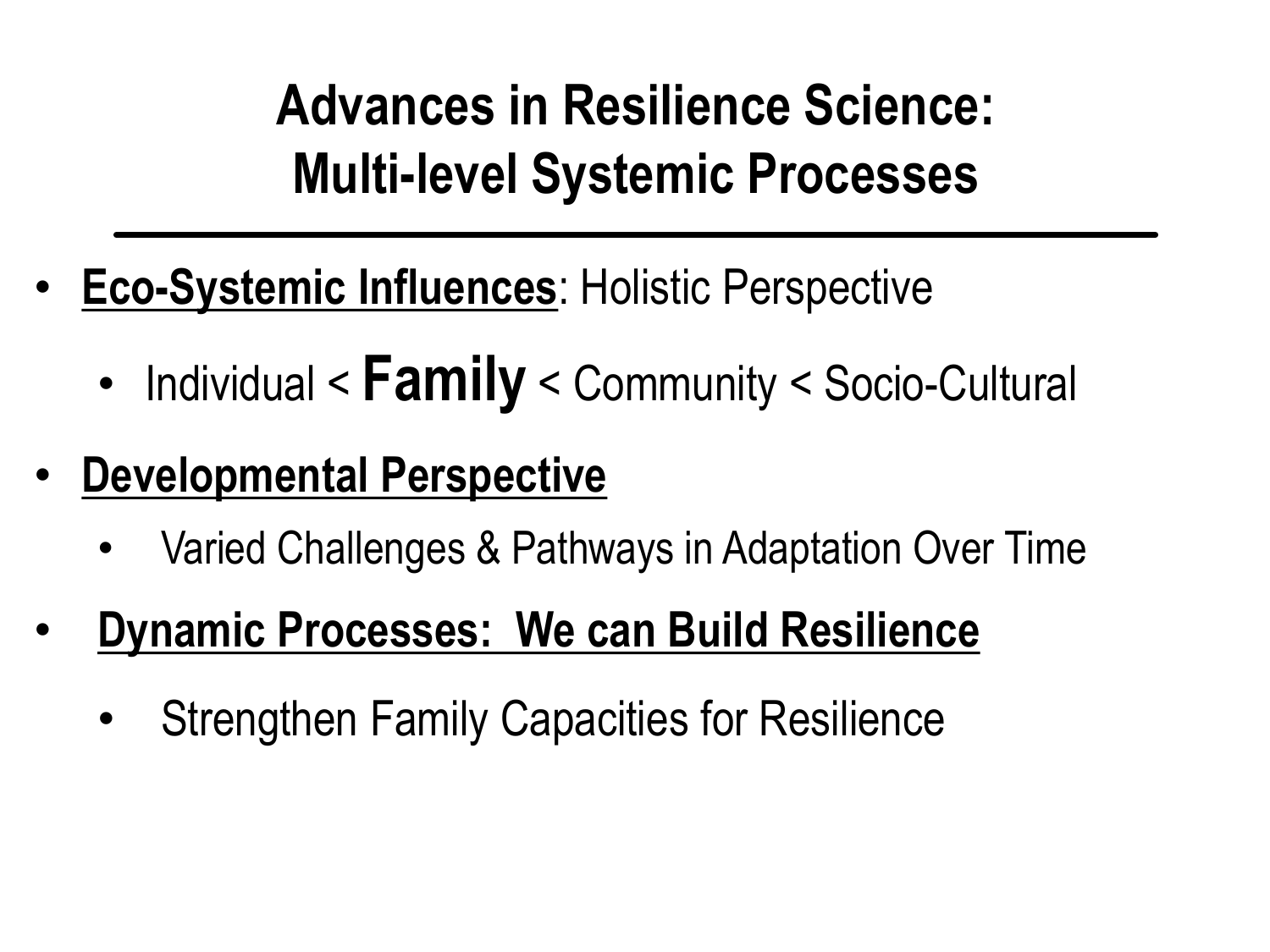## **Varied Pathways in Housing Instability**

- Family struggles/ larger socio-economic forces
- Lack of affordable housing; eviction
- Job and Financial Insecurity; poverty
- Forced migration / internal displacement – War, conflict; Major Disasters, Climate change
- Frequent residential mobility:  $\bigwedge$  Family instability
- Ongoing Interaction: Individual Family Socioeconomic Influences; Cascade effects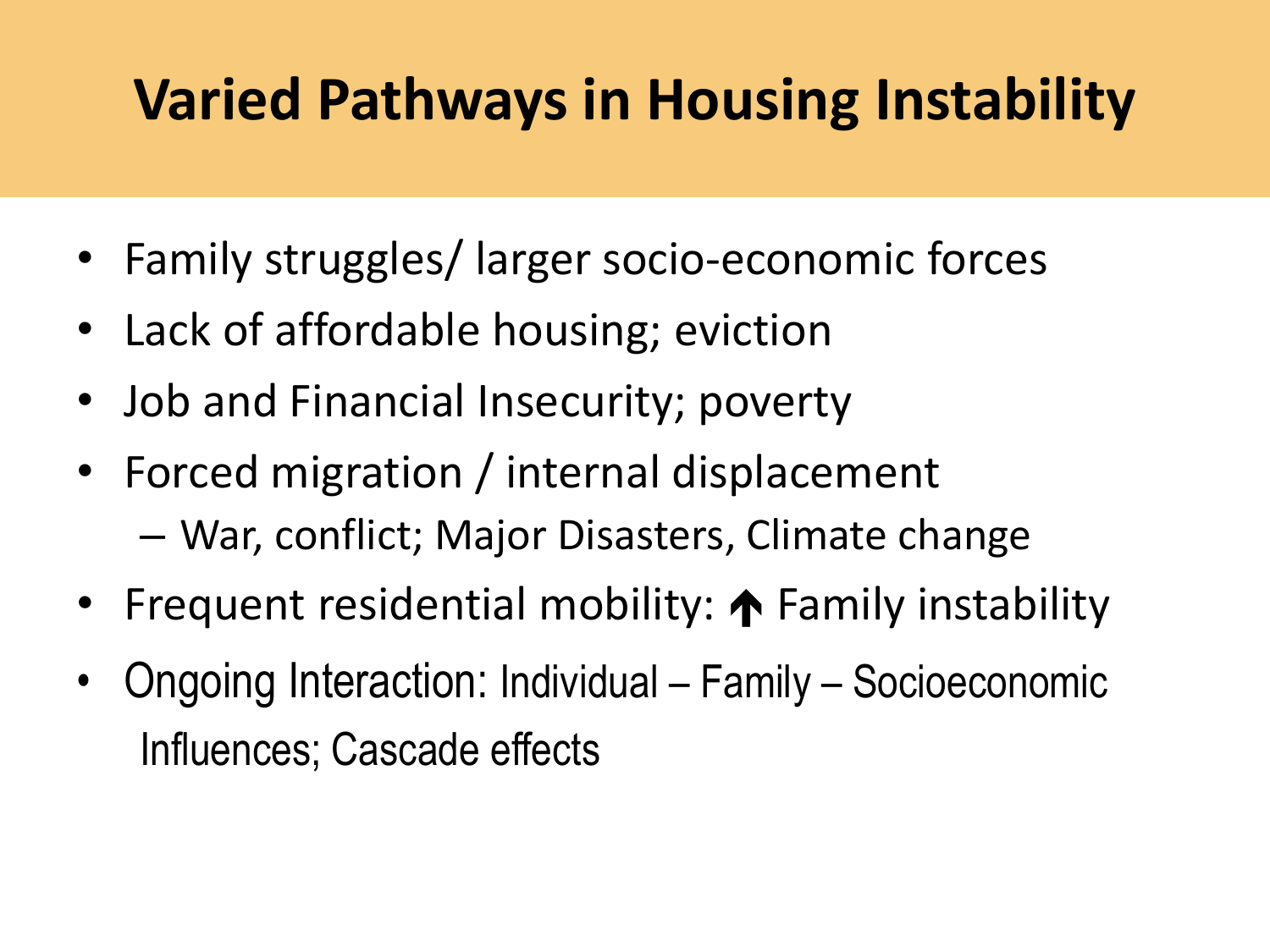## Family Impact with Housing Instability: Crisis and Ongoing Multistress Challenges

- Loss of "home" Safe haven, sense of belonging, caring, security
- Family separations; loss of significant bonds, disconnections from extended kin, social support and community roots.
- Temporary housing & multiple moves disrupt family functioning: Parenting & relational stresses

Loss of stability–security, predictability, control / agency.

- risks: Health /MH struggles, family conflict, abuse/neglect; parenting stresses; family fragmentation, break-up.
- ◆ child maladaptive development; education lag, dropout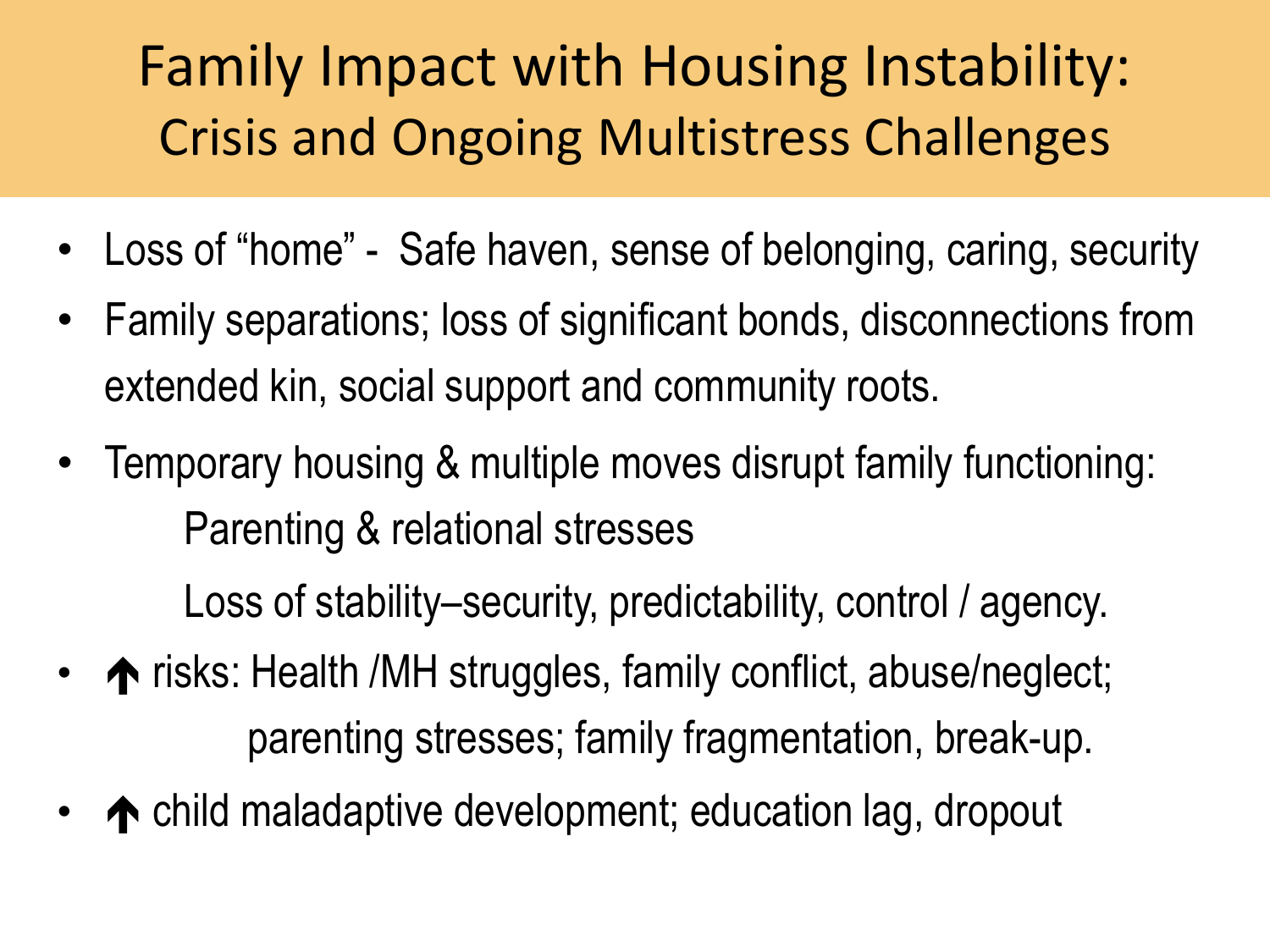## **Housing Instability: SYSTEMIC PERSPECTIVE**

- Affects the entire family: all family members, relationships, and family functioning
- Ongoing stressors compound distress, dysfunction
- Family processes influence the adaptation of all members

their relationships, and

the future viability of the family unit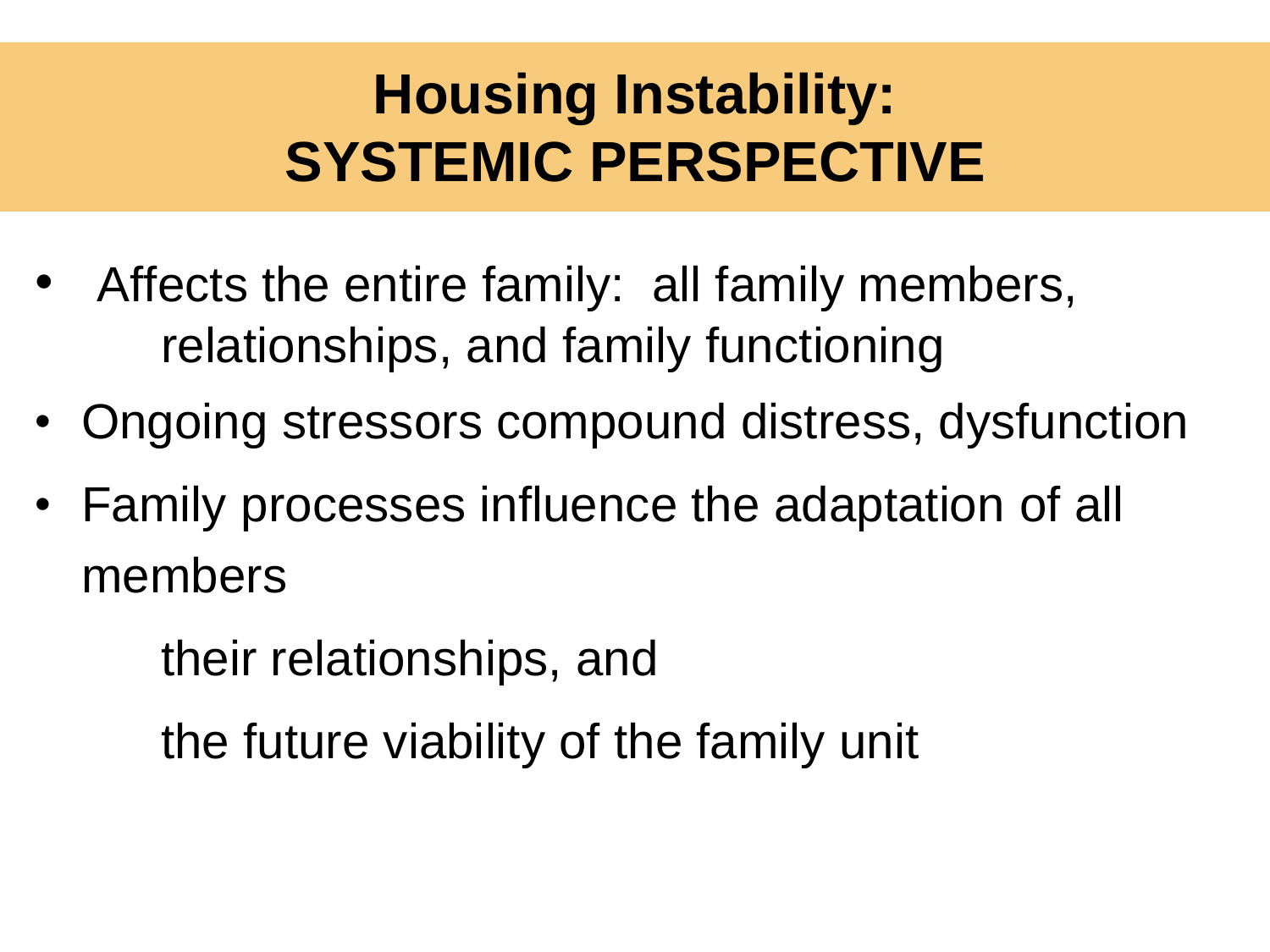# **Family Resilience Framework**

### **Build family capacity to overcome multistress challenges**

Strengthen key family processes & relational bonds for coping and positive adaptation: Become more resourceful in meeting future life challenges



- Framework informed by 3 decades research and practice experience
- Resilience orientation guides intervention, prevention, research
- Range of applications, intervention formats:
	- Family Consultation; Brief Counseling
	- Multi-family Groups; Workshops; Community Forum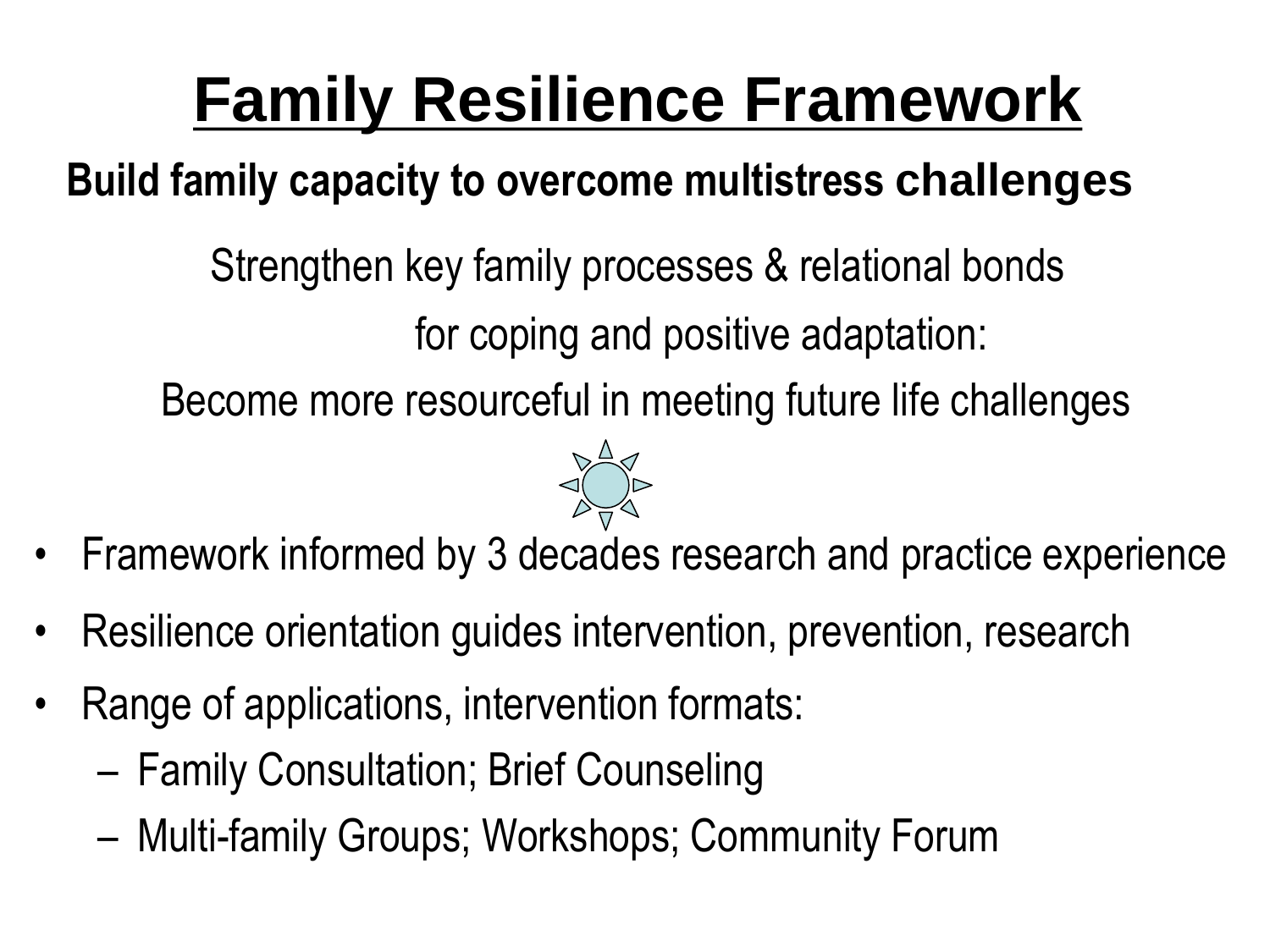## **Strengthening Family Resilience**: **Vital Connections**

# $\sim\sim\sim\sim\sim\sim\sim\sim\sim\sim$

- **Immediate Family Bonds**
- **Extended Family Network**
- **Social Support & Community Links**
	- **Cultural & Spiritual Resources**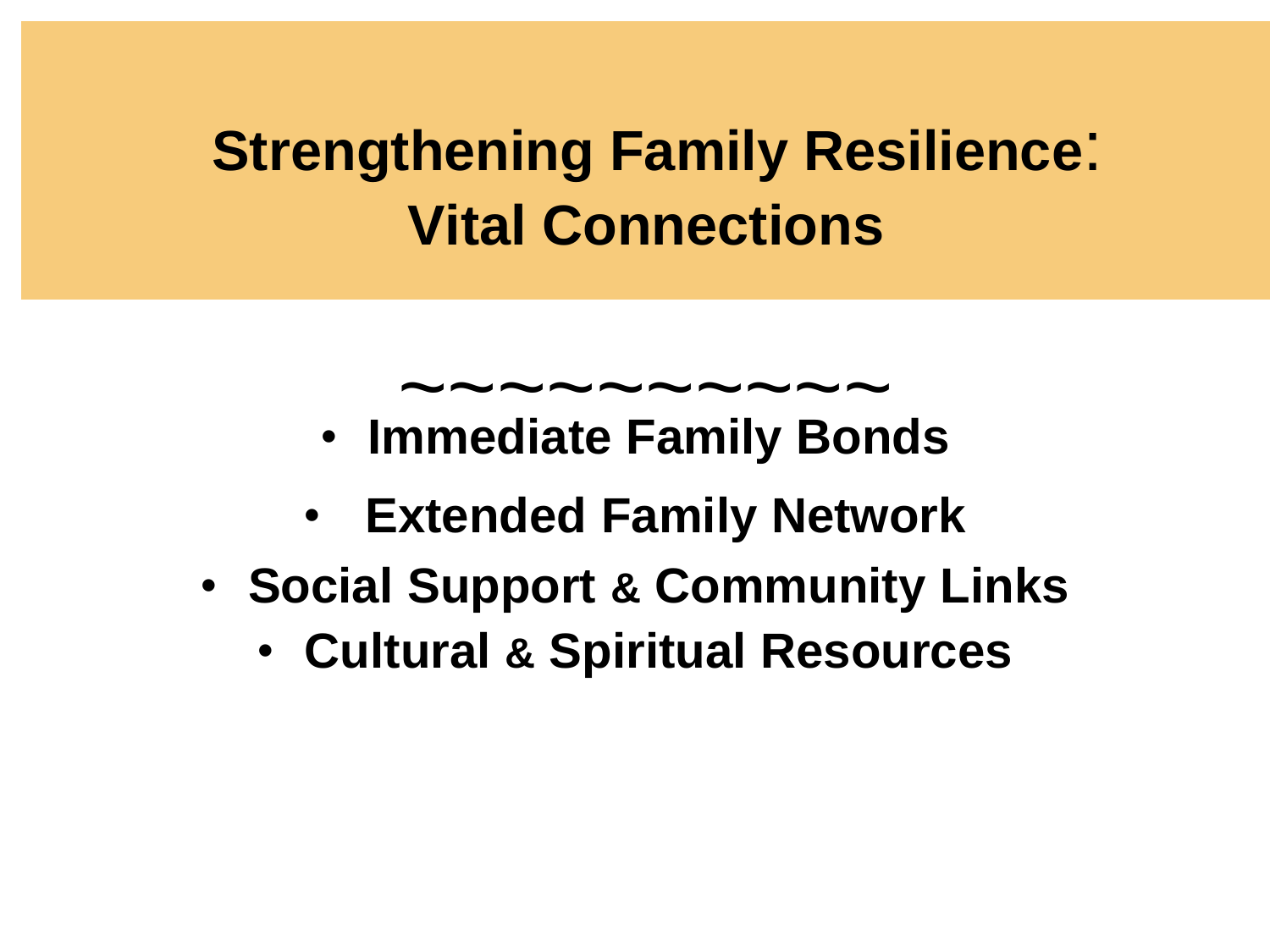## **BUILDING FAMILY RESILIENCE KEY PROCESSES**

#### *Belief Systems*

- 1. Making Meaning of Crisis & Challenge
- 2. Positive Outlook: Hope Master the Possible
- 3. Transcendence & Spirituality

#### *Organizational Resources*

4. Flexibility / Stability

- 5. Connectedness/Cohesion;
- 6. Kin, Social, & Economic Resources

#### *Communication Processes*

- 7. Clear information about situation / possibilities
- 8. Sharing Struggle and Appreciation /Joy / respite
- 9. Collaborative Problem-solving / Proaction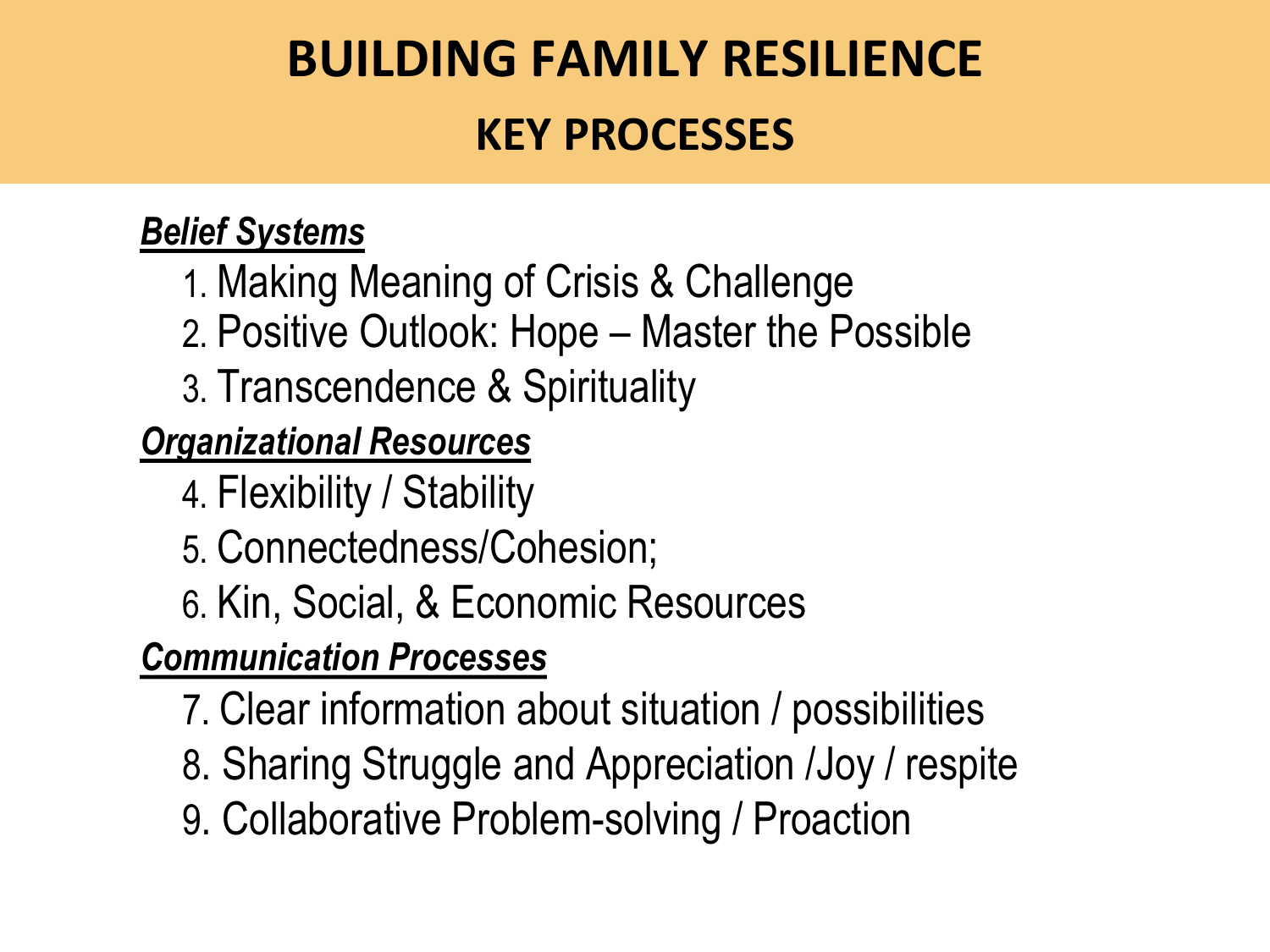# FAMILY BELIEF SYSTEM

### **1. Meaning-Making of Crisis & Challenges**

- Contextualize Distress; De-pathologize
- Gain Sense of Coherence ~ As Shared Challenge: Comprehensible, Manageable, & Meaningful

### **2. Positive Outlook ~ Hope**

- Focus on strengths, potential
- Active Initiative, Perseverance
- Master "Art of the Possible"
	- Accept what is beyond control; Tolerate Uncertainty

### **3. Transcendence / Spirituality**

- Shared Values, Purpose, Cultural roots
- Spiritual Resources ~ Shared Beliefs & Practices
- Transformation: Learning, Change, Growth
- Compassion  $\rightarrow$  Actions to benefit others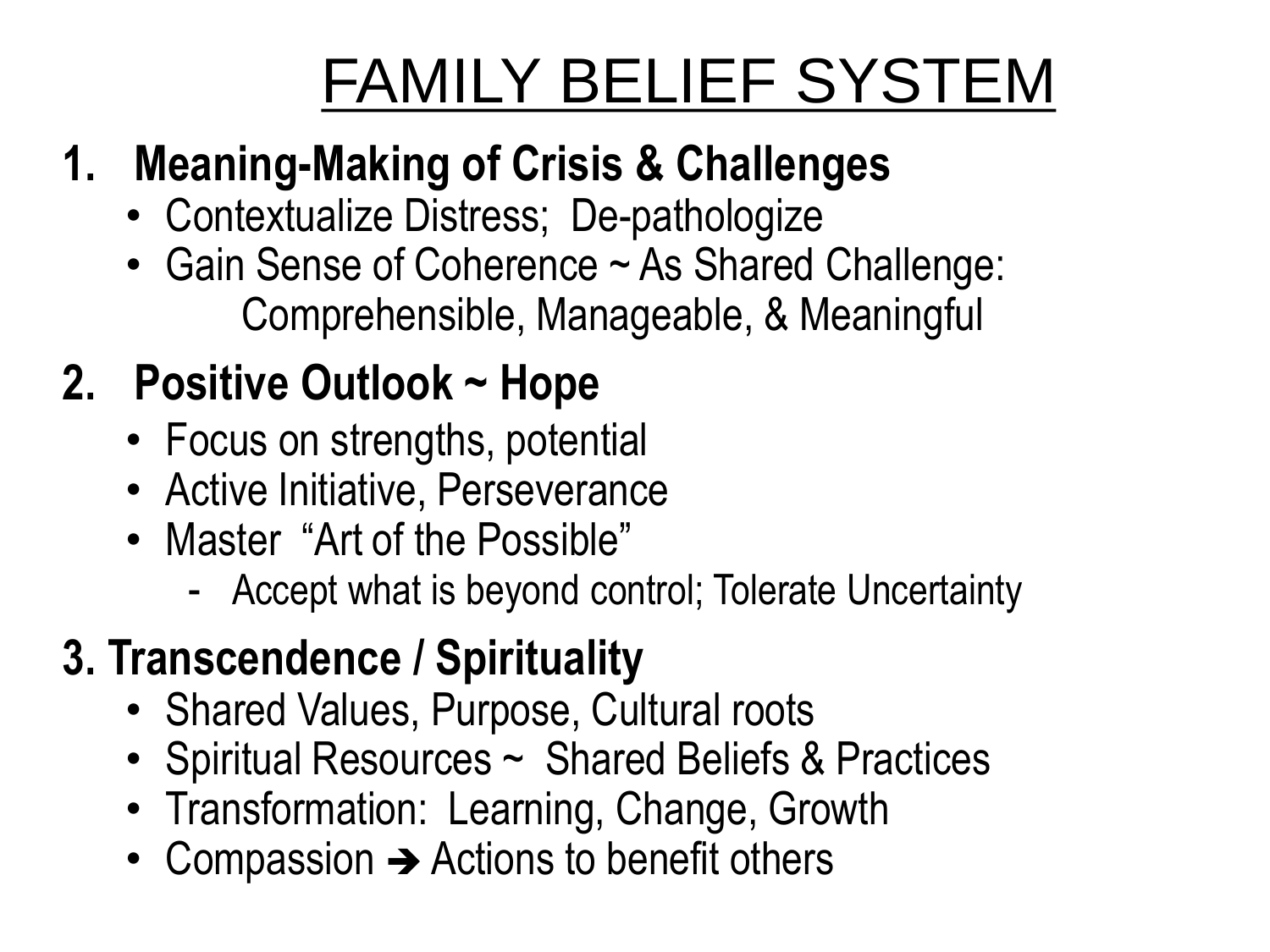# Organizational Resources

- **4. Flexibility** -- **to Adapt**
	- Provide Stability -- Structure, Reliability, Family Time, Space
	- Leadership Nurture, Guide, Protect
	- Couple / Co-Parents: Mutual Respect, Coordination
- **5. Connectedness** –Cohesion
	- Mutual Support
	- Collaboration, Teamwork
	- Commitment and caregiving
- **6. Social & Community Supports**
	- Navigate, Negotiate for Resources, Rebuilding Lives
	- Policies and Programs to Support Family Resilience

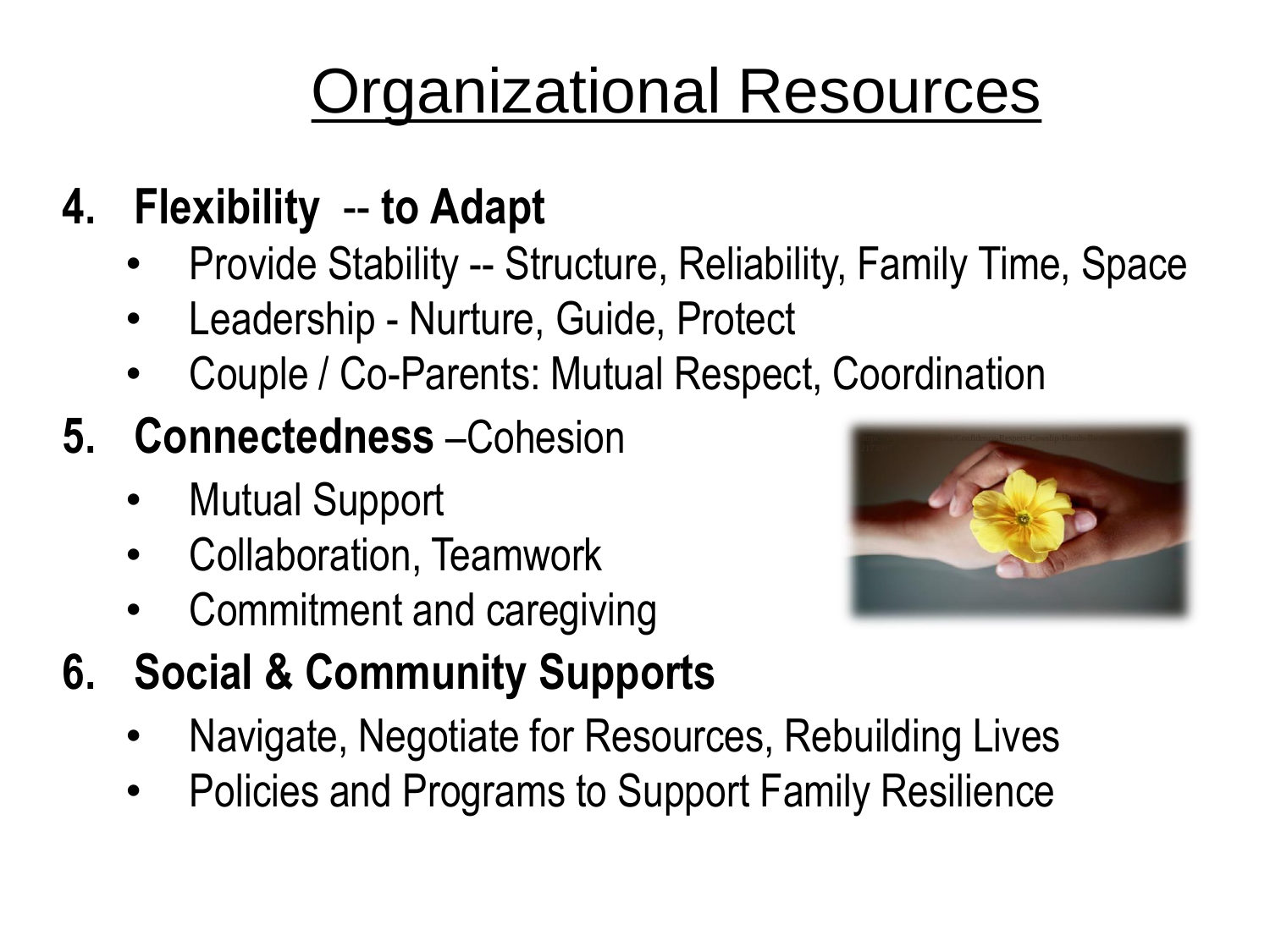# Communication Processes

- **7. Clear, Consistent Information**
- **8. Share Feelings; Respect Differences**
	- Suffering, Struggle, Hopes & Fears
	- Pride, Appreciation, Joy & Humor Amid Hardships
		- -- Refuel Spirits, Strengthen Bonds

### **9. Collaborative Problem-Solving & Proaction**

- Learn from setbacks, Celebrate Gains
- Proactive Approach: Planning, Prevention, Prepare for Future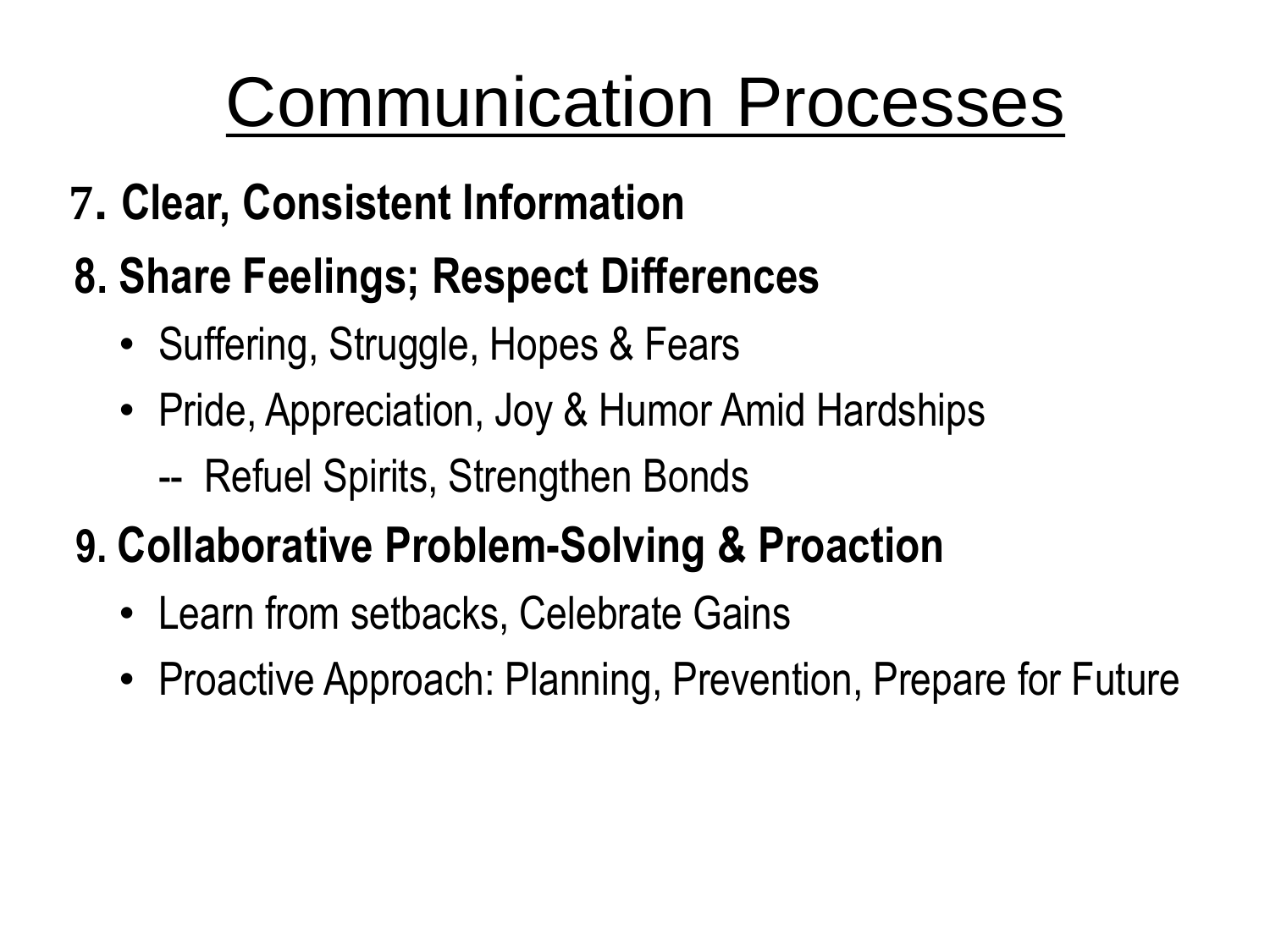### Policy and Program Recommendations to Strengthen Family Resilience

- Expand focus and investment:
	- From individual to family-centered approaches
	- From problem focus to building family strengths and resources
	- To support family processes for positive adaptation of all family members and the family unit:
		- $\circ$  to overcome barriers and challenges they face
		- $\circ$  to rebuild lives, stable financial and living conditions
		- $\circ$  to link with community and cultural resources
		- $\circ$  to forge viable lives, build stable homes to thrive
- Adapt programs to fit cultural / social contexts and adverse challenges families face
- Collaborative Approach: With families and communities in planning, implementation, and evaluation